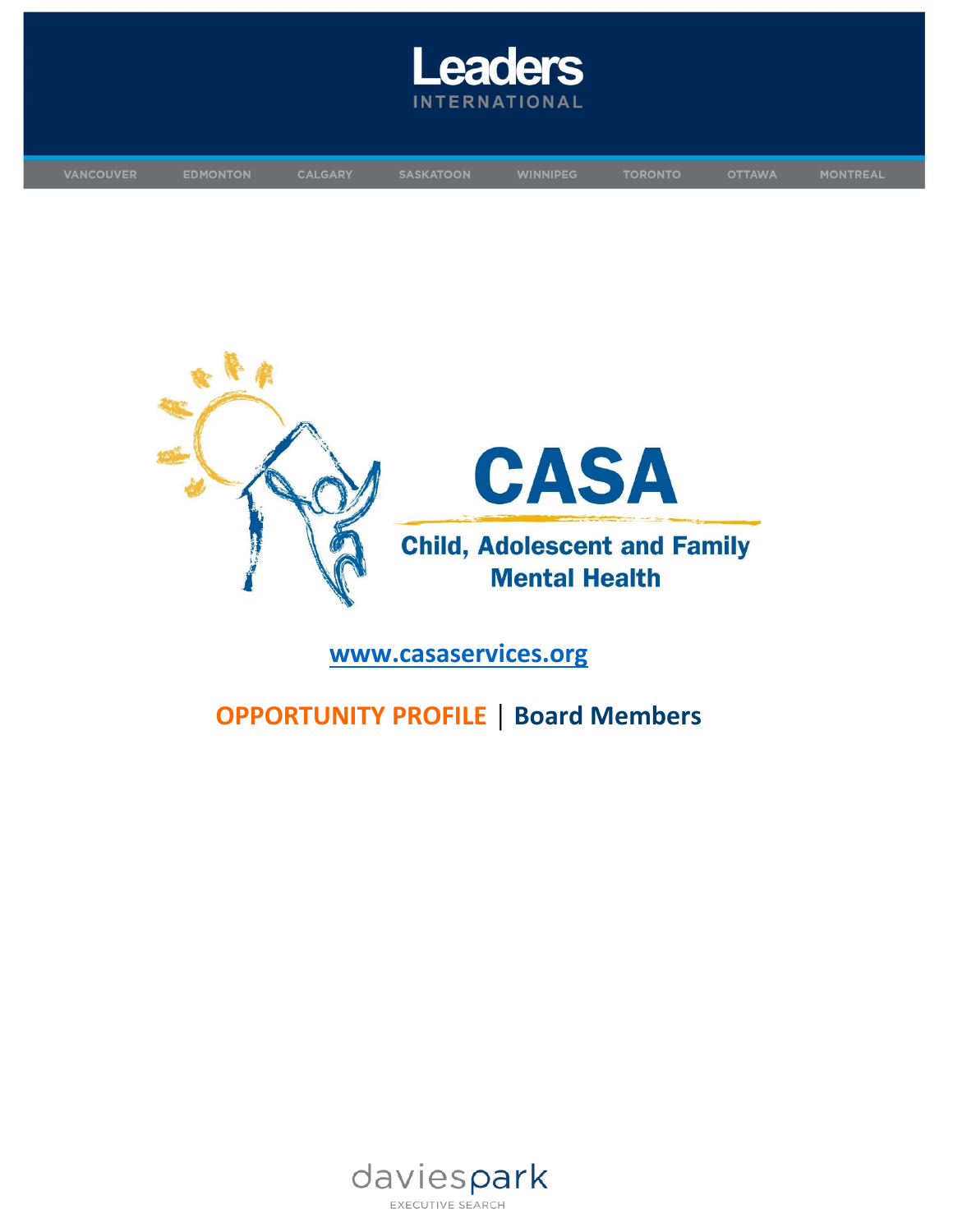

## ABOUT CASA

CASA is a trusted non-profit organization delivering holistic, culturally safe wrap-around mental health services to children (3-18) and their families. We do this through a team of specialized mental health professionals who are trauma experts committed to delivering outcomes-based programming in collaboration with community partners.

The CASA Board is a policy governing board responsible for the highest level of decision making, accountability and legal authority over the affairs of the organization. The Board determines the long-term direction of the organization. Members of the Board of Directors owe a fiduciary duty to act in the best interest of the organization; with the utmost good faith and with a commitment to preserve confidentiality in the matters of the organization. Members on the board act in a position of trust on behalf of the community and are responsible for the effective governance of the organization.

CASA's Board currently meets every two months, with additional meetings for its four committees: Executive, Finance, Fund Development and Board Development.

#### *Vision*

A community where all children, youth and their families are provided with timely mental health care and empowered to thrive.

#### *Mission*

To build resilience through holistic, evidence-informed and compassionate care, and to advocate for children, youth and families with mental illness.

#### *Core Values*

Community – We believe each person's community is unique and is needed to support the mental health and well being of those we serve.

Child-Centred and Family-Inclusive Care – As partners in care, we build services around the specific needs of each child and family.

Collaboration – We work together to better serve children, youth and families.

Equity, Diversity and Inclusivity – We create a culturally safe environment that acknowledges, honours, and respects the lived experience of every person and community.

Outcomes-Based Accountability – We commit to and deliver effective outcomes as both a care provider and employer.

#### **THE OPPORTUNITY**

Operating for over 32 years, CASA is a non-profit organization delivering a comprehensive array of programs delivering mental health services to infants, children, adolescents, and their families in Edmonton and in central and northern Alberta. Base funding is provided by various departments of the Government of Alberta. The organization is overseen by a volunteer Board of Directors. The CASA Board is presently seeking new members with an array of skills and experience which will complement those of existing board members. CASA's *Vision* is to achieve "a future of a community where all children, youth and their families are provided with timely mental healthcare and are empowered to thrive" and with the *Mission* "to build resilience through holistic, evidence-informed and compassionate care and to advocate for children, youth and families with mental illness."

The organization is embarking on the implementation of significant strategic initiatives as part of its five-year vision for enhancing both the scope and nature of mental health services to serve our communities.